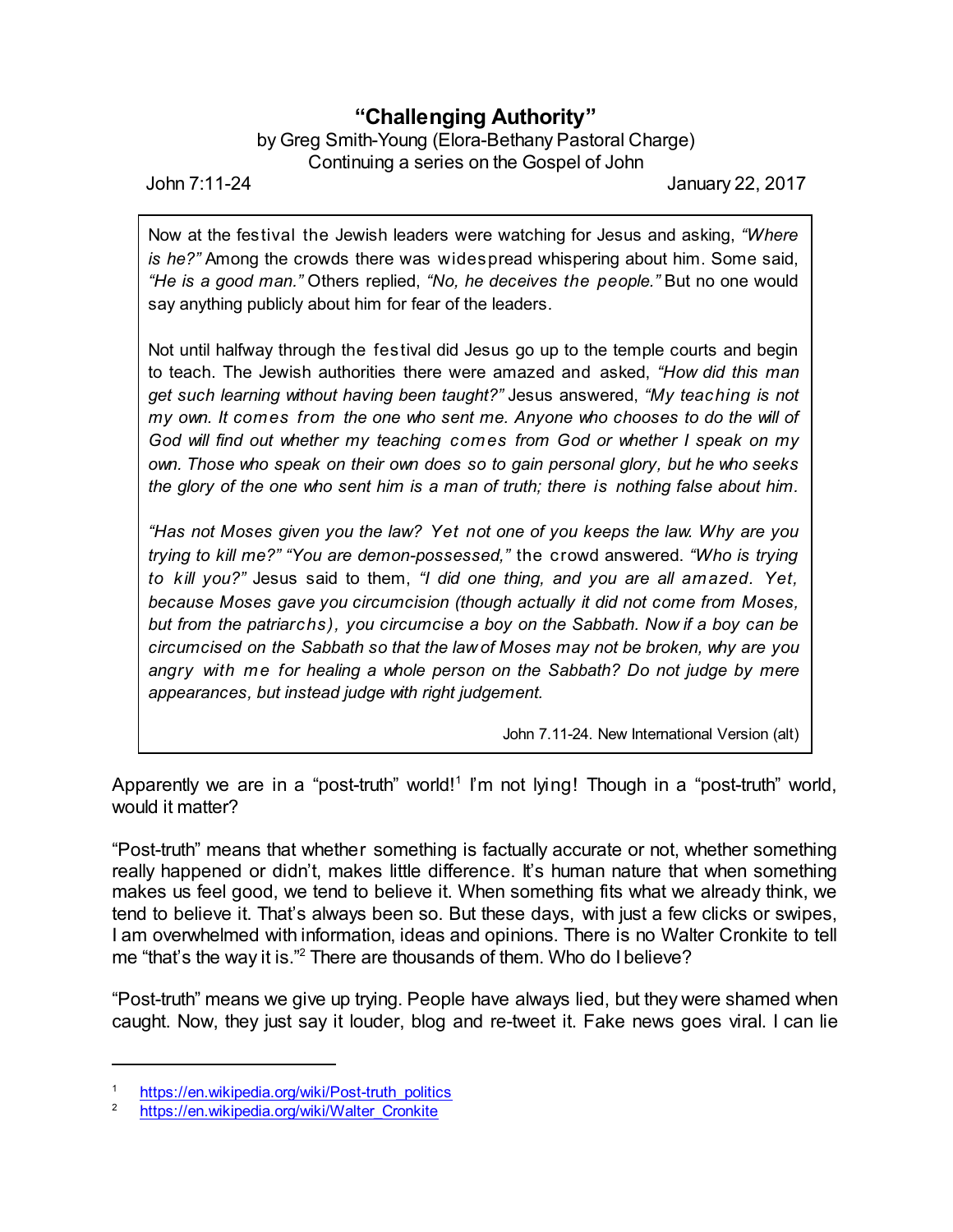with a straight face, and you can all know it is a lie, and you will still go along with it if you want it to be true . . . that's "post-truth." Then we shrink into our own truth-teams with those who think the same as us, where together we mock and out-shout those on other truthteams. It's like playing "There ain't no flies on us!" at camp, a game no one ever wins.

Who to believe? This very contemporary problem is at the heart of today's Scripture.

II

Jesus is embroiled in confrontations. Jesus confronts how the world works, how we think, what we believe, and the things we do. He wants to save us, to give us life, to renew us into the people God makes us to be. He loves us. So Jesus puts himself in our path, interrupts where we are going, points to himself and says "follow me."

He has arrived at the festival, not to gain fans and applause, but to confront. He is teaching. A crowd listens. Authorities move in. They want to destroy Jesus, but first they need to discredit him. *"Howcan he knowanything?"* they say. *"Where has he learned?"*

A teacher (rabbi) would gather followers. Students observed and imitated their rabbi. They learned not only their rabbi's knowledge. They learned his whole way of life. This relationship could be like a father and son, so close were they.<sup>3</sup> (And yes, we are talking about guys here; education was gender-segregated and unequal.)

Jesus' opponents challenge his teaching authority. He has learned from no rabbi. He has no credentials. So he has no authority.

What does Jesus say?

He says he has learned. He is not making this stuff up. He is not inventing or innovating. He has learned it all—all he does and says—from the One who sent him. His Teacher, his Rabbi, his Father is God.

III

That only inflames the confrontation. It's blasphemy. He sounds insane. They've seen Jesus do things that clearly violated God's ways.

*"Why do you want to kill me?"* Jesus asks. What's he talking about? His accusers know, and Jesus knows what they are thinking.

You see, the last time Jesus was in Jerusalem—it's in John 5—he healed a man. It was the Sabbath! That's the day each week God gives us for rest. God commands us to cease work for that day. Jesus worked. Jesus broke the commandment. At the time, he said he was working because God his Father was working. That enraged them more—comparing

<sup>&</sup>lt;sup>3</sup> André Lemaire, "Education (Israel)" in David Noel Freedman (ed), The Anchor Bible Dictionary (New York: Doubleday, 1992), II: 309ff.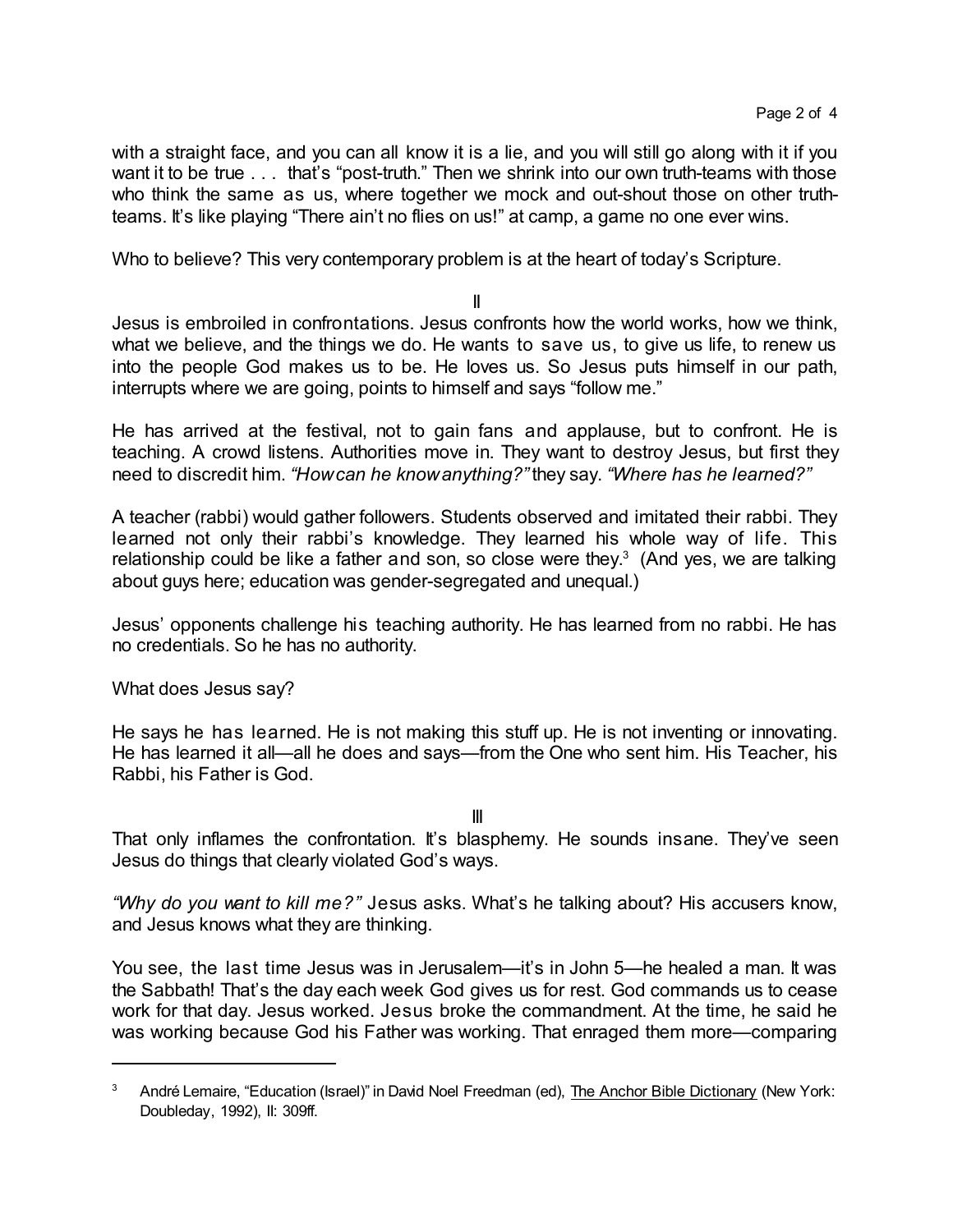himself with God!—and spawned their determination to destroy Jesus.

Now, Jesus says God is his teacher! Yet he violated the very Law God gave!

Jesus confronts them.

His accusers work on the Sabbath too, he points out. They are religious officials, and whenever they circumcise a boy on the Sabbath, they are working. The Law says that circumcision happens when the boy is eight days old. When the eighth day falls on the Sabbath, they do not delay the ceremony. When one part of the Law, circumcision, conflicts with another part, Sabbath, they make an exception. Circumcision is about the Covenant, the people of God, that vital relationship between Israel and the Lord. It takes priority.

But if they are willing to do that vital work on the Sabbath, focusing on one tiny part of the person . . . then what about what Jesus did? On the Sabbath, he made the man's whole body well! Jesus' healing is for the whole person. Shouldn't that take priority?

Notice what Jesus has done. They think they've cornered him. *"He has broken the Law, so he has no authority to teach it. Don't trust him!"* But Jesus shows how he follows the Law and its purpose—giving life to the People of God—more than they do. Trust him and his teaching. He has learned from his Teacher. He is the one Student of the Rabbi, the Son of the Father.

IV

So . . . do you think Jesus convinces them of his authority?

What convinces you? Or, what would? Do you want Jesus to be right? Or, not? In a posttruth world, that matters. What we want to be true matters, because that is probably where we will end up.

When something bad about some public figure I don't like pops onto my Facebook feed, I believe it. I have no clue, really. But I want it to be true! So, without any investigation or critical thought, I just believe it. I give it authority. That's post-truth.

Am I convinced about Jesus because what he teaches fits with what I think? Am I convinced because what he does fits with what I think he should do? Then notice what is happening. It is my authority I am following, not his. I set the standard, and measure him by it, accepting him only if he meets it. Then I am no different from his opponents. They set a standard, and measured Jesus by it. In both cases, either I am the authority or his opponents are. Jesus is not.

Jesus challenges our authority.

In the middle of this confrontation, Jesus says: *"Anyone who chooses to do the will of God*